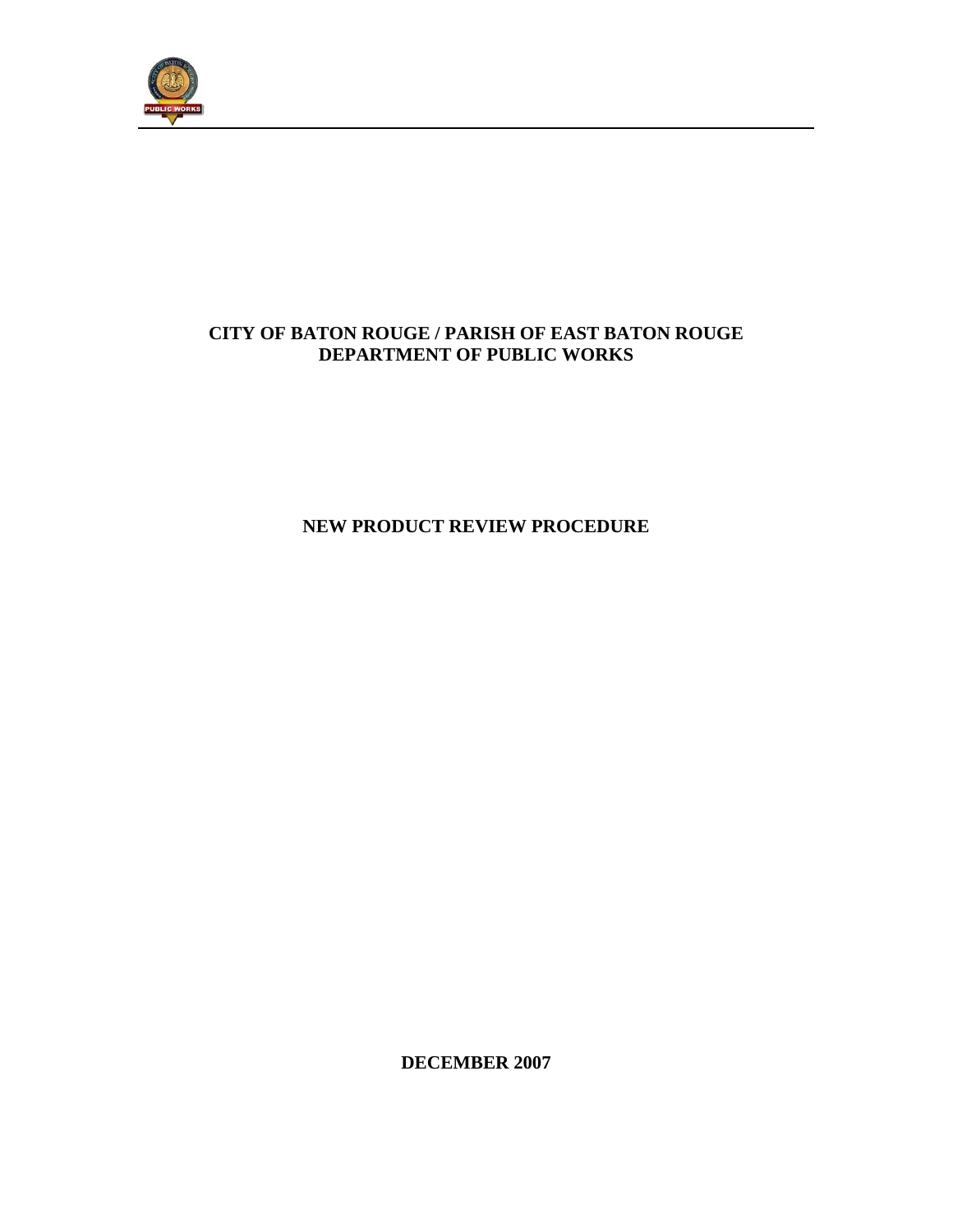

#### **1.0 General**

The East Baton Rouge Department of Public Works (DPW) has approved the use of the products and equipment listed in the "Qualified Products List" (QPL) in its wastewater collection, transmission and treatment facilities. The intent is to ensure that equipment that is specified in future contracts is appropriate in nature, represents best value and whenever possible is similar to the equipment that is already incorporated in these facilities. This reduces the number of spare parts that the DPW must keep on hand in order to maintain its facilities working efficiently as well as to be able to respond effectively for emergency repairs. At the same time, it reduces the number of different equipment types that the maintenance staff must be familiar with in order to be able to provide effective repair/maintenance services. Consultants shall therefore specify such equipment, where applicable, in the design and contract Specifications unless these have been changed at the Pre-Design or Detailed Design phase of the project.

#### **2.0 New Product Review Committee**

The New Product Review Committee's (NPRC) stated purpose is to review and approve new equipment and materials for design purposes, equipment replacement, and new equipment installations at the wastewater treatment plants, wastewater storage reservoirs, pumping stations, collection and transmission systems, and other facilities within the Parish.

To provide timely responses to requests for product reviews, the Chairperson will convene, at a minimum, quarterly meetings to review any new submissions. Meetings to hear presentations from suppliers and equipment manufacturers, and product reviews will be scheduled on a minimum quarterly basis, or more frequently as deemed necessary by the NPRC Chairperson.

The structure of the committee allows input from the Program Management, Engineering, Operations, and Maintenance Divisions. The NPRC consists of 8 members from DPW and Program Management staff as foIlows:

Engineering (4), Wastewater Operations (1), Operations & Maintenance (2) and Construction Engineering (1)

Initially the Committee may utilize subcommittees, each responsible for specific categories of products. These categories may include but are not limited to, are:

Electrical & Instrumentation SCADA Process **Laboratory** Mechanical

Each subcommittee will meet at the direction of the NPRC (frequency ultimately depends upon the quantity of products to be reviewed) in order to ensure timely consideration of submitted products for evaluation. Each subcommittee will review the product and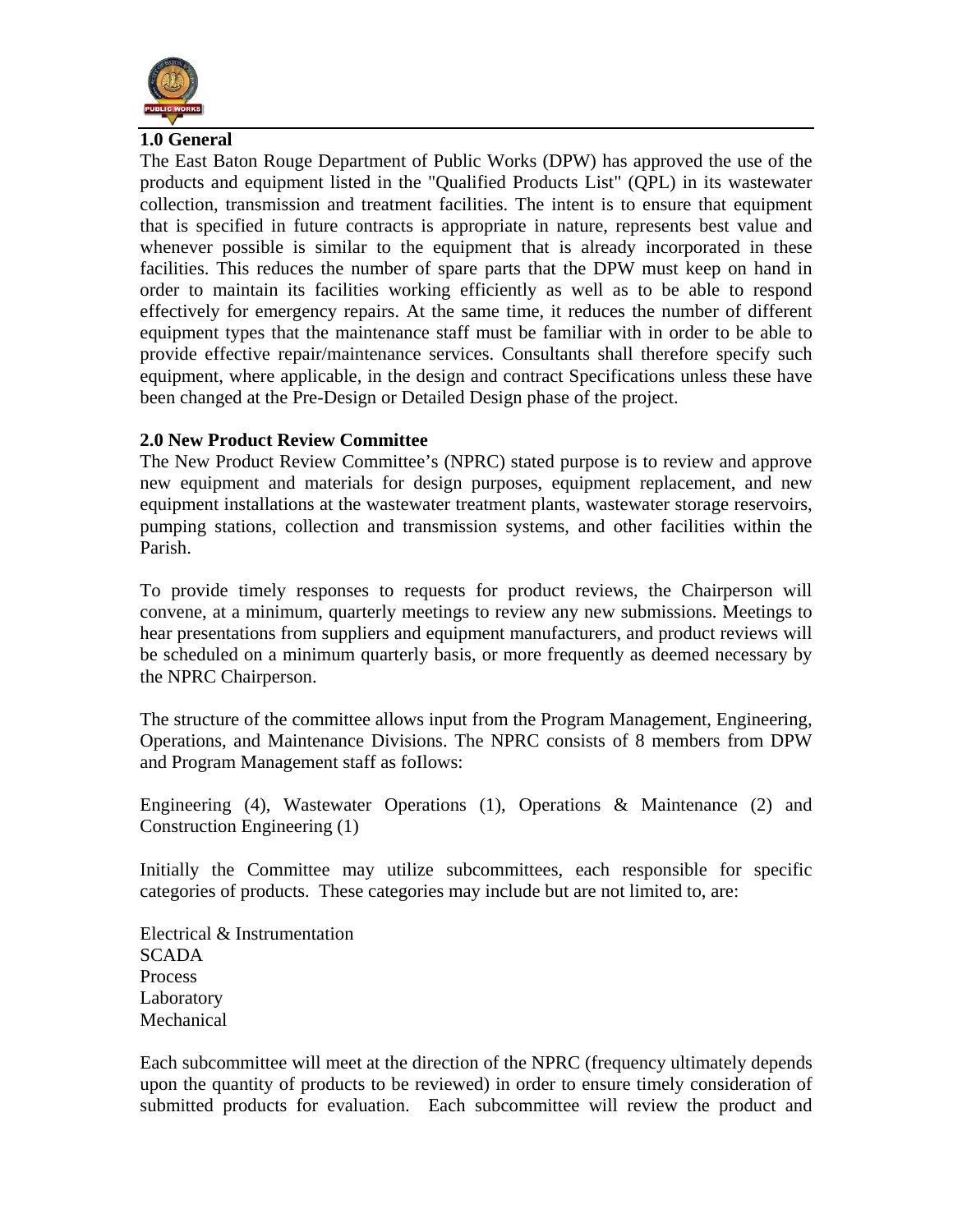

submit a report to the NPRC with its recommendations. The NPRC will accept this report and render its decision within 30 days. A majority vote by the committee is required to accept any new product.

Other interested Regional staffs that are not sitting on these committees, may become involved in the Product Review Process with specific products of interest to them.

## **3.0 New Product Definition**

New equipment and/or new material is any product which has not been included in the QPL. No new product shall be included in the QPL without review and written approval by the NPRC.

The QPL applies to replacement and installation of equipment, as performed by Plant Operations, Plant Maintenance, and Construction Projects at the wastewater treatment plants, pumping stations, collection and transmission system, and other facilities within East Baton Rouge Parish.

During emergency repairs required to restore services, products and materials not included in the QPL may be used.

## **4.0 Lunch and Learn**

"Lunch and Learn" or other information presentations are considered external to the product review process. Suppliers and/or manufacturers of new products must follow the review process.

## **5.0 Requests for Consideration**

To initiate a product review, complete and submit a New Product Review Form (see Attachment A). This can be done by manufacturers, consultants, sales representatives or other interested parties. Please submit one form per product. All New Product Review form inquiries or questions should be addressed to the Chairperson.

The NPRC will review only one application for a specific product, regardless of applicant, once within a one year time frame.

The New Product Review form must be accompanied by an information package before the product can be brought to the NPRC for consideration. The New Product Review form must consist of eight (8) complete hard copies (a digital copy in PDF format as a single bookmarked file may be requested) containing the following information:

- 1. Supplier/manufacturer's company name and address;
- 2. Applicant contact name and contact information;
- 3. Product name;
- 4. Designed or intended use for the product;
- 5. Manufacturer's brochure that provides a component-level understanding of the product,
- 6. Product standards and specifications,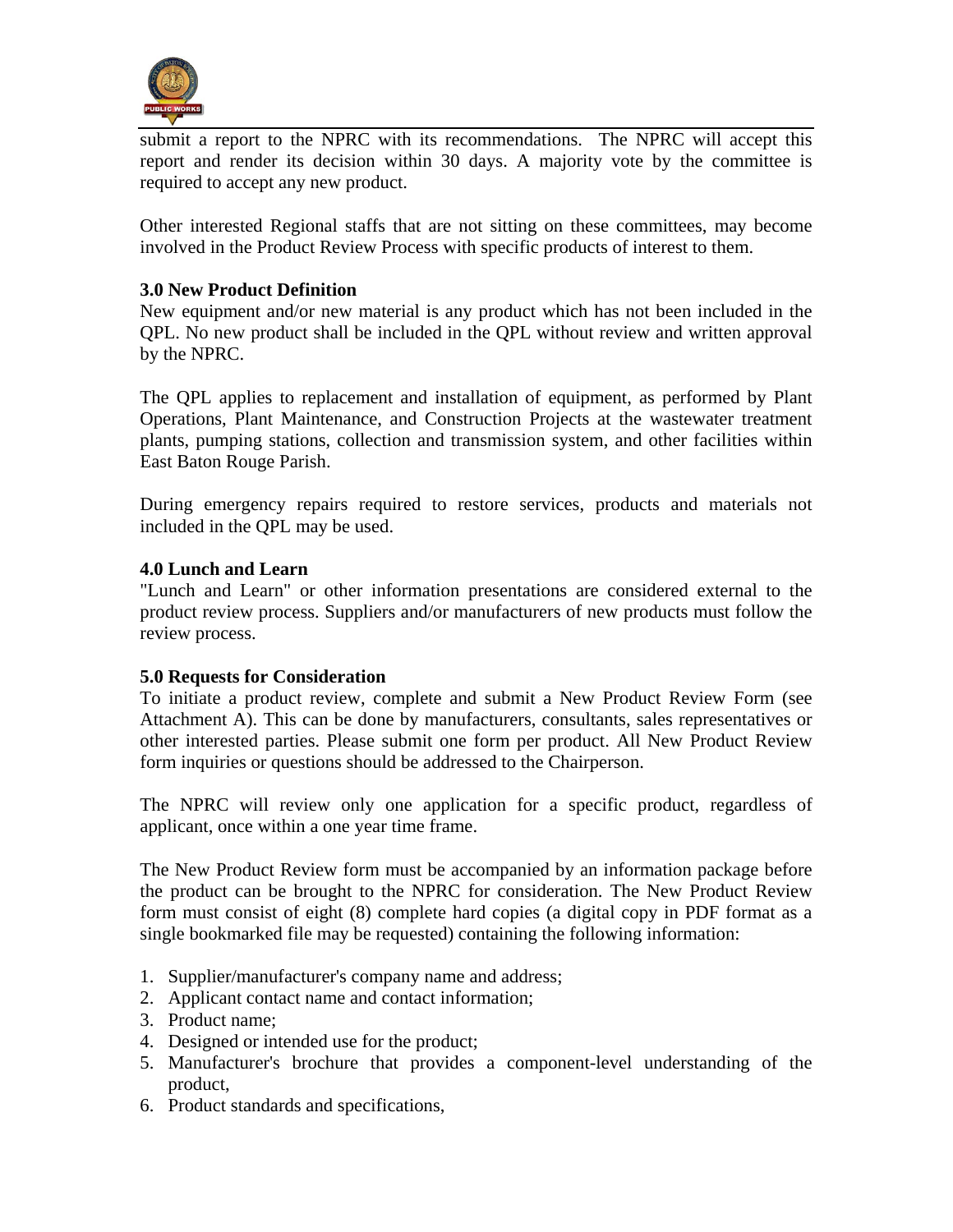

- 7. Material safety data sheet (MSDS), if applicable.
- 8. Listing of applicable standards and the products status with regard to approval with reference numbers (AWWA, ASTM, ANSI, NFPA, NSF and others),
- 9. Test results showing compliance with applicable standards, including independent laboratory test results, if requested.
- 10. Information on installation, use and product specifications,
- 11. A brief history of the product manufacturer. (i.e. length of time in business, market and quality objectives, etc.)
- 12. A brief history of the product(s), (i-e. length of time in production, modifications, compatibility with other similar products, how long the manufacturer expects to continue product(s) production).
- 13. Maintenance requirements, special equipment and procedures, recommended maintenance schedules, availability of service and training required.
- 14. A statement on the availability of the product(s) and replacement parts. (i.e. supplier names and locations, size of inventory, maximum delivery time, etc.) .
- 15. Cost to supply and maintain product, if available.
- 16. Product references (municipal or public users) shall include users' name, address and telephone number, product application and number of years in use, and name and telephone number of a contact person having knowledge of the particular usage.
- 17. Explanation of how the product benefits the Division in terms of prolonged service life, reduced maintenance, reduced life-cycle cost and other relevant aspects.
- 18. Indicate if there are any special conditions (such as pipe size) for optimal performance of the product. Specify conditions or requirements for optimal performance. Where appropriate, include the engineering data required for proper application of the product.
- 19. Indicate relevant safety factors, and pressure, temperature, or environmental limits.
- 20. Provide information relating to patents, licenses, user fees andlor franchises held on the product.
- 21. Provide any other related information

Although not required, application submittal may include other data to assist the NPRC in evaluating the product. This information could include brochures, videotapes, product samples and/or photographs. The NPRC cannot be responsible for return of these materials. (One (1) copy of video tapes and product samples is sufficient for committee review.)

The applicant's New Product Review form will be placed in queue and presented to the NPRC at the earliest convenient date. The NPRC's workload and the number of requests received will dictate the timeline for resolution. After a general review of the applications, one of three (3) decisions will be reached:

- 1) the product is not warranted for further consideration as per Section 5.1
- 2) the product warrants further consideration
- 3) the product is granted approval as per Section 7.0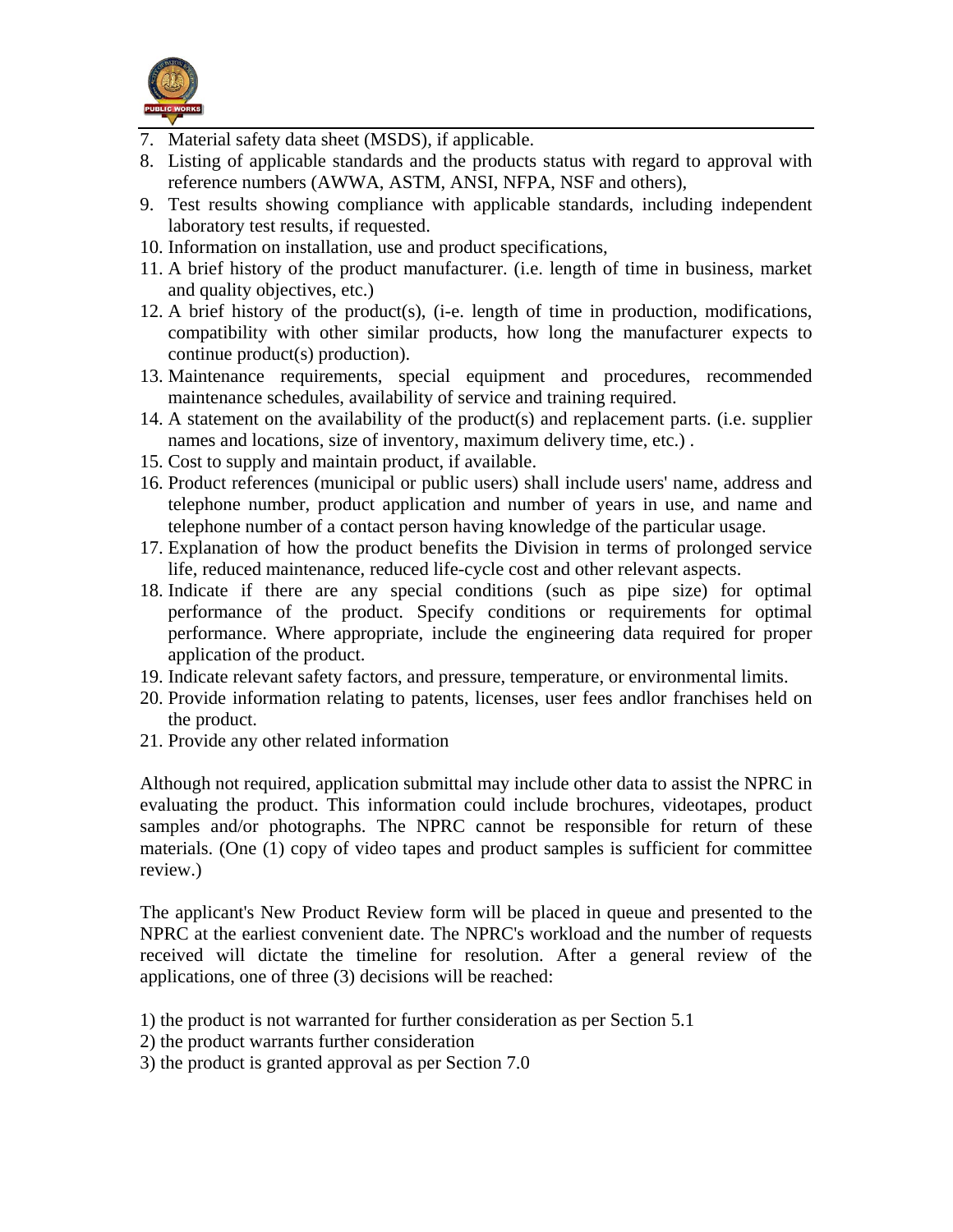

## **5.1 Not Warranted**

The NPRC may deem the product **not warranted** for further consideration based on the following:

- (a) the product is not within the jurisdiction of the NPRC;
- (b) the NPRC fails to find a value in the product,
- (c) the product does not meet specifications,
- (d) the number of similar products currently listed in the QPL is sufficient and additional products are not needed.
- (e) Other considerations dictate that the product not be approved.

The proceedings will cease and the applicant will be notified specifying the reason for refusal. If the product is not warranted, the applicant, or any other person, must wait for one (1) year from the date of decision before re-submission. The one-year waiting period is to ensure that the manufacturer adequately reviews and assesses their product for significant changes to warrant re-submission.

The Chairperson may reject from evaluation, those products with no apparent or significant application for use by DPW, or products which are deemed not to be far enough along in the development process to be effectively evaluated.

#### **5.2 Warranted**

The NPRC will further investigate the product as described in Section 6.0: In-Depth Review Procedure.

## **6.0 In-Depth Review Procedure**

For products considered "warranted" under Section 5: an In-Depth Review will be conducted. The NPRC Chairperson will notify the applicant of its requirements within 60 days after the receipt of the request. The investigation may consist of any of the following:

- (i) Presentation before Committee;
- (ii) Reference checks;
- (iii) Samples (as appropriate);
- (iv) In office or site demonstration;
- (v) In field application performed by municipal staff
- (vi) Site visit to previous installations or manufacturing facilities
- (vii) Laboratory testing
- (viii) Pilot Study
- (ix) Other tests or demonstrations deemed necessary by the Committee
- (x) Other information requirements as determined

#### **6.1 Presentation**

Following review of the submittals the NPRC may request a presentation by the representative at a regularly or specially scheduled NPRC meeting to demonstrate the product or provide additional information. In addition, submitters may request time for a formal presentation to the Committee. This would be especially beneficial for products or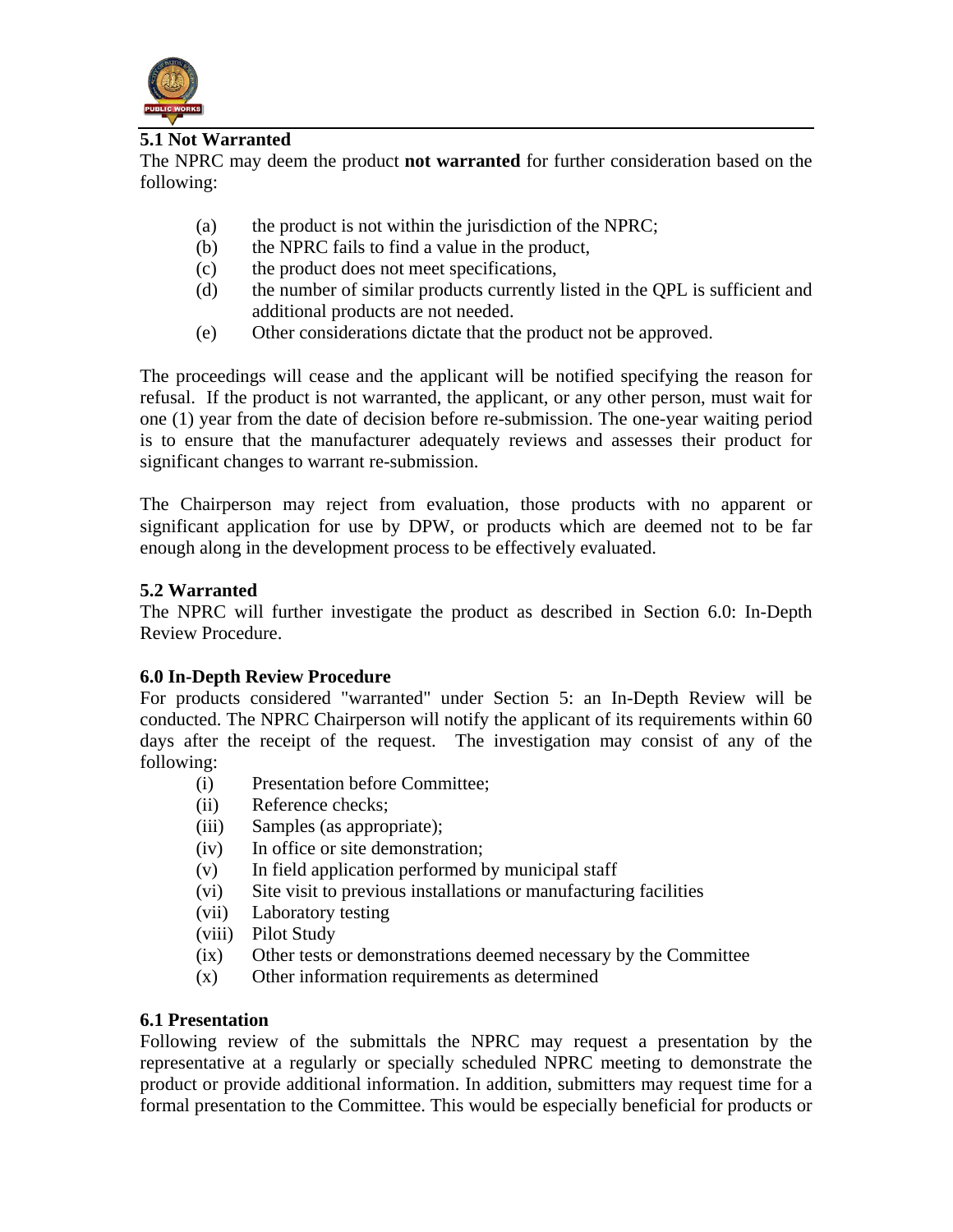

procedures that are unique or are significantly different from those currently approved or used. Such requests should be made through the NPRC Chairperson. Formal presentations, including questions, are limited to no more than one hour.

Representatives at the meeting should be in a position to offer any type of background on product use and locations, design, and reference checks. These representatives should also have the authority to approve a trial run in East Baton Rouge Parish. When additional information is desired by the NPRC, it may request additional information from the sales representative, or that they work with members of the NPRC or their appointees to develop an in-depth study.

## **6.2 Product Demonstration**

The need for product demonstration or sample may be determined by sales representatives to better promote their product, or may be at the request of the NPRC to gain a better understanding of the product. All costs associated with the supply and delivery of the product for demonstrations purposes will be incurred by the supplier.

## **6.3 Field Tests**

Some products may require a test period to evaluate the field performance of the product. The requirement for test installations will generally be requested by the NPRC during their review. The duration of the field test will determined by the NPRC for each individual product. The Chairperson or his designate will serve as study coordinator in the development and presentation of these reports to the NPRC. Procedures for testing or evaluation shall be as agreed upon between the supplier and the NPRC. Results will become a part of the product file and will be made available to the supplier upon request.

All costs associated to the trial test period shall be borne by the applicant. These include but are not limited to: installation costs, the costs to remove or expose the product (in some cases), laboratory testing, and any other costs that may be deemed necessary by the NPRC to fully monitor and evaluate the product.

#### **6.3 Pilot Study**

If the NPRC determines that a long term field test is required to adequately assess the product, a pilot study may be requested. The applicant may arrange for other municipalities to participate in the pilot study. The pilot study must be fully documented to the satisfaction of the NPRC and the participating municipality.

The trial test site location(s) will be recommended by the applicant for consideration by the NPRC and the participating municipality. More than one test site location may be selected for trial. Operations staff from the municipality where the product is being tested must be present during the installation process. The performance of the product is to be evaluated at the end of the probationary period. The probationary period shall be of a minimum duration determined by the NPRC. At any time the NPRC reserves the right to extend this probationary period, as deemed necessary.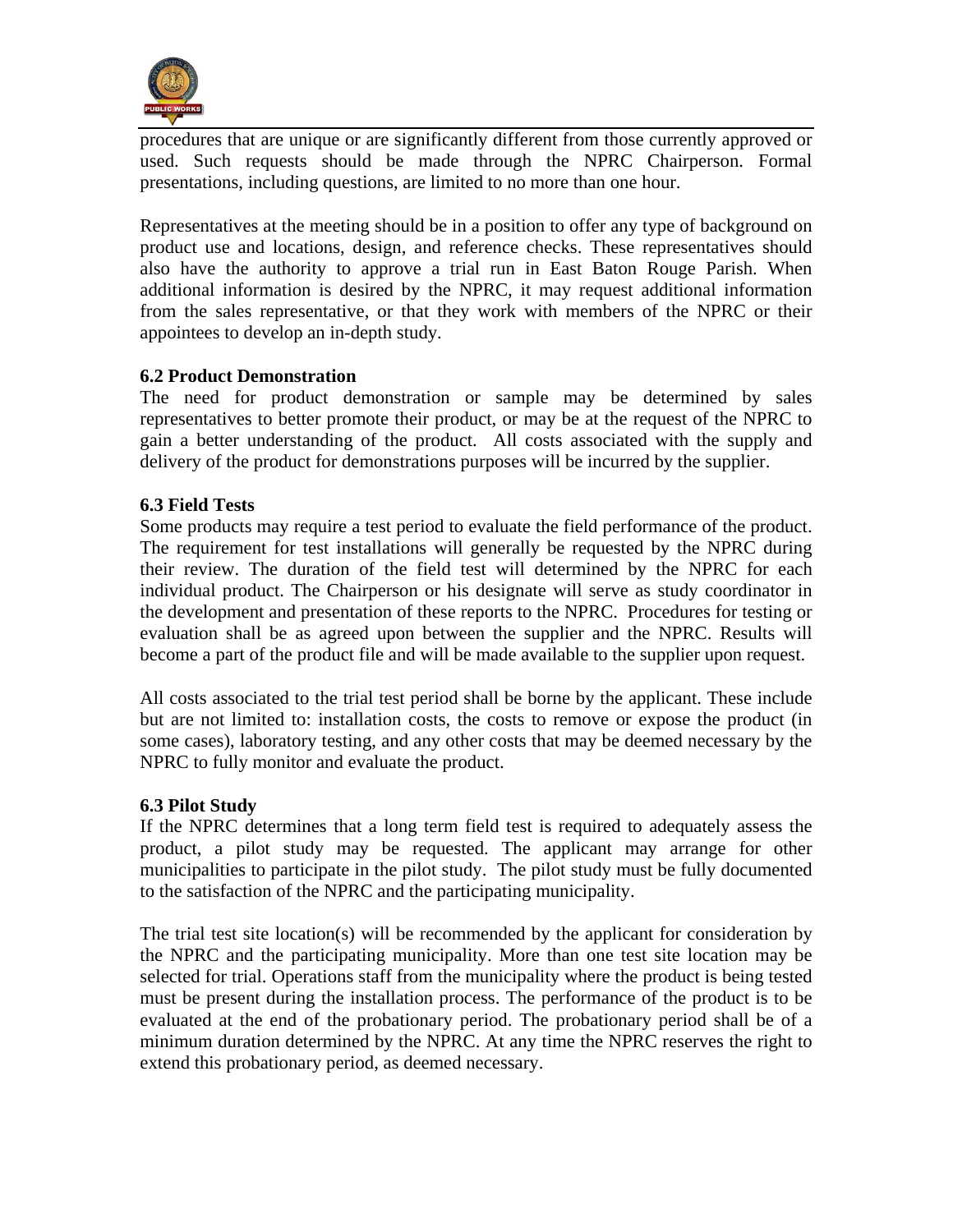

Procedures for testing or evaluation shall be as agreed upon between the supplier and the NPRC. Results will become a part of the product file and will be made available to the supplier upon request.

# **7.0 Selection Criteria**

Acceptance of the new product or equipment for addition into the QPL will be guided based on performance, maintenance requirements, life cycle costs, availability of spare parts and response of vendor to the DPW, as well as achieving successful field trials. In a similar manner, existing products or equipment may be de-listed based on the established criteria.

## **8.0 Approvals**

Following the NPRC review, and provided no further information is required, a letter outlining the NPRC's decision will be sent to the applicant and other interested parties. The letter will also outline the reasons for that decision. This is the final step in the Product Review Process. The decision rendered will be one of the following:

1 . The product/equipment is **approved** for general use.

The product/equipment is approved for general use and will become part of the QPL when the subsequent issue of the list is released. The applicant may seek "approved equivalent" status, to gain permission to use a product for a particular project prior to the issuance of the QPL. The notification letter from the NPRC may be used as support for "approval equivalent'.

- 2. The product/equipment is **conditionally approved**. The Committee may choose to allow the use of a product, but with certain restrictions. The use of a product/equipment may be limited to preapproved applications. If conditions or restrictions are imposed, the reasoning will be provided. The product may, or may not, be listed in the QPL.
- 3. The product/equipment is **not approved**. The product/equipment may not be used in the DPW's systems. Notification will be sent to the applicant indicating that the product/equipment is not approved. Reasons will be provided.

The **approval** for a product or equipment is limited to the stated model(s), conditions or standards/specifications at the date of approval. Any modifications require additional review and approval. Products previously granted approval will not be required to be rereviewed by the NPRC for minor changes that do not impact the functionality of the product, unless it is determined that the changes may affect how the product performs for its intended use.

## **9.0 Maintenance of the Approved Products List**

Once products have been approved, a letter will be sent to the product representative and other interested parties. A copy of this letter will also be circulated to appropriate DPW staff.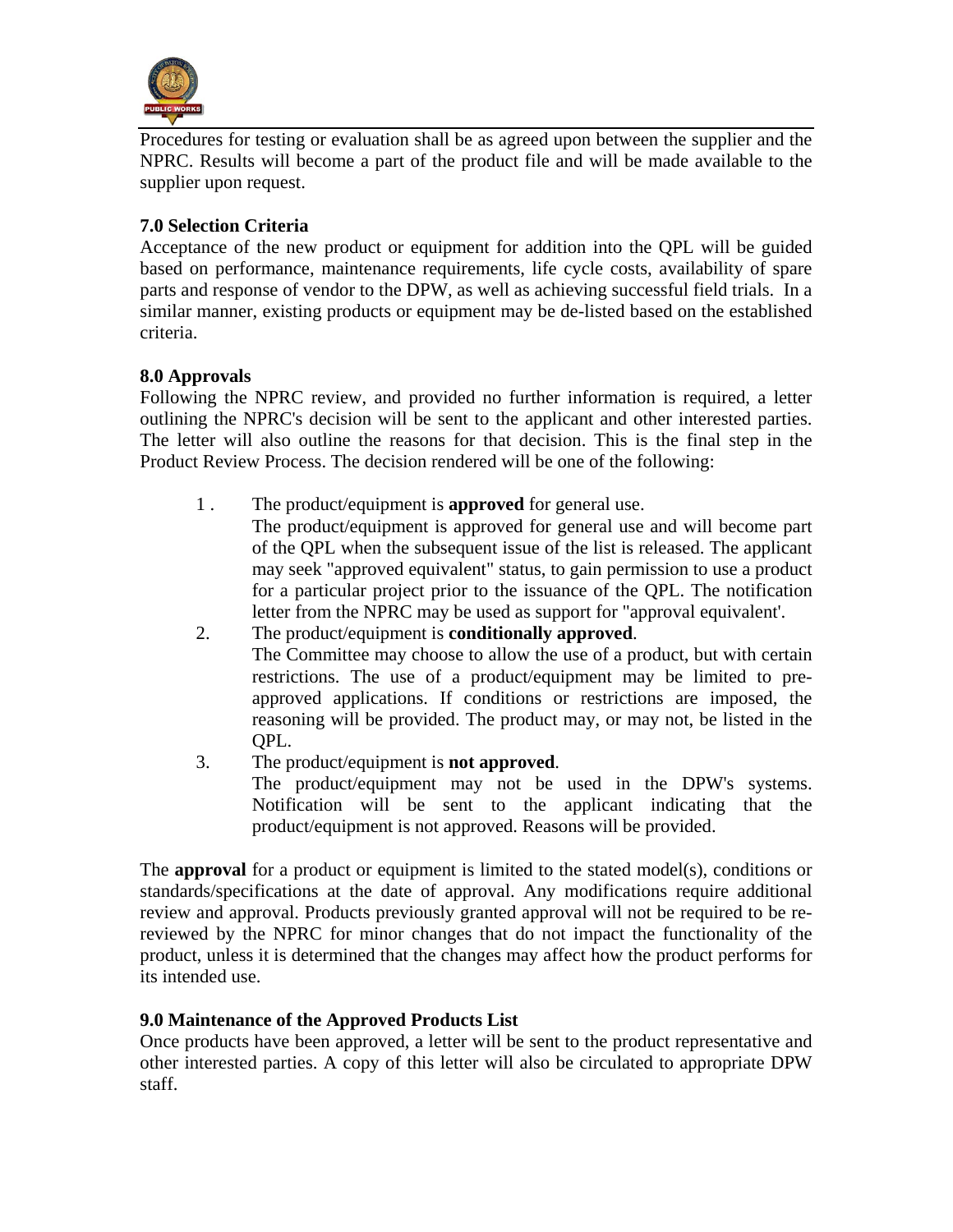

The review process will be documented and kept on file by the NPRC.

Products in use by the DPW are subject to ongoing consideration and evaluation by the NPRC. Input from DPW staff and other concerned outside agencies is encouraged to identify problems encountered with products on the list. When changes, deletions or additions become necessary and are approved, the product list will be revised and included in updates to the QPL. It is the responsibility of the holders of the QPL to ensure they are referring to the most recent amendments.

A copy of the approved QPL will be posted on the DPW website.

## **10.0 Removal of Products**

Existing equipment may be de-listed as deemed necessary, by the NPRC. Products may be removed from the List for any of the following reasons:

- a) The DPW changes specifications or standards that preclude the use of any particular product.
- b) Vendors fail to satisfactorily respond to inquiries or service requests.
- c) Non-use of a product for a period of two years or more may result in the removal from the list.
- d) Products will be removed from the list when they are deemed obsolete by the NPRC, are no longer manufactured, or are requested to be removed by the vendor.
- e) The product is found to be defective.
- f) Repeated or likely installation errors.
- g) Performance problems.
- h) No satisfactory action has been taken by the manufacturer to correct a defect or associated problems with a product.
- i) Parts or service has become difficult to obtain or is cost prohibitive.
- j) If the product no longer meets the relevant standards. For example, the current American Water Works Association (AWWA) Standards and amendments, American Society for Testing and Materials (ASTM), National Sanitation Foundation (NSF); other applicable standards.
- k) Local Municipal or Regional By-Laws.
- 1) Health or Safety issues.
- m) Regulatory non-compliance
- n) Process reliability

Any interested parties may notify the NPRC of issues regarding the performance of new and existing products used in the field. Negative feedback shall be submitted to the NPRC for review. Should it become necessary to consider a removal of a product from the QPL, the procedure shall be as follows:

a) The review process will be initiated when a member of the NPRC tables a motion for a product removal consideration.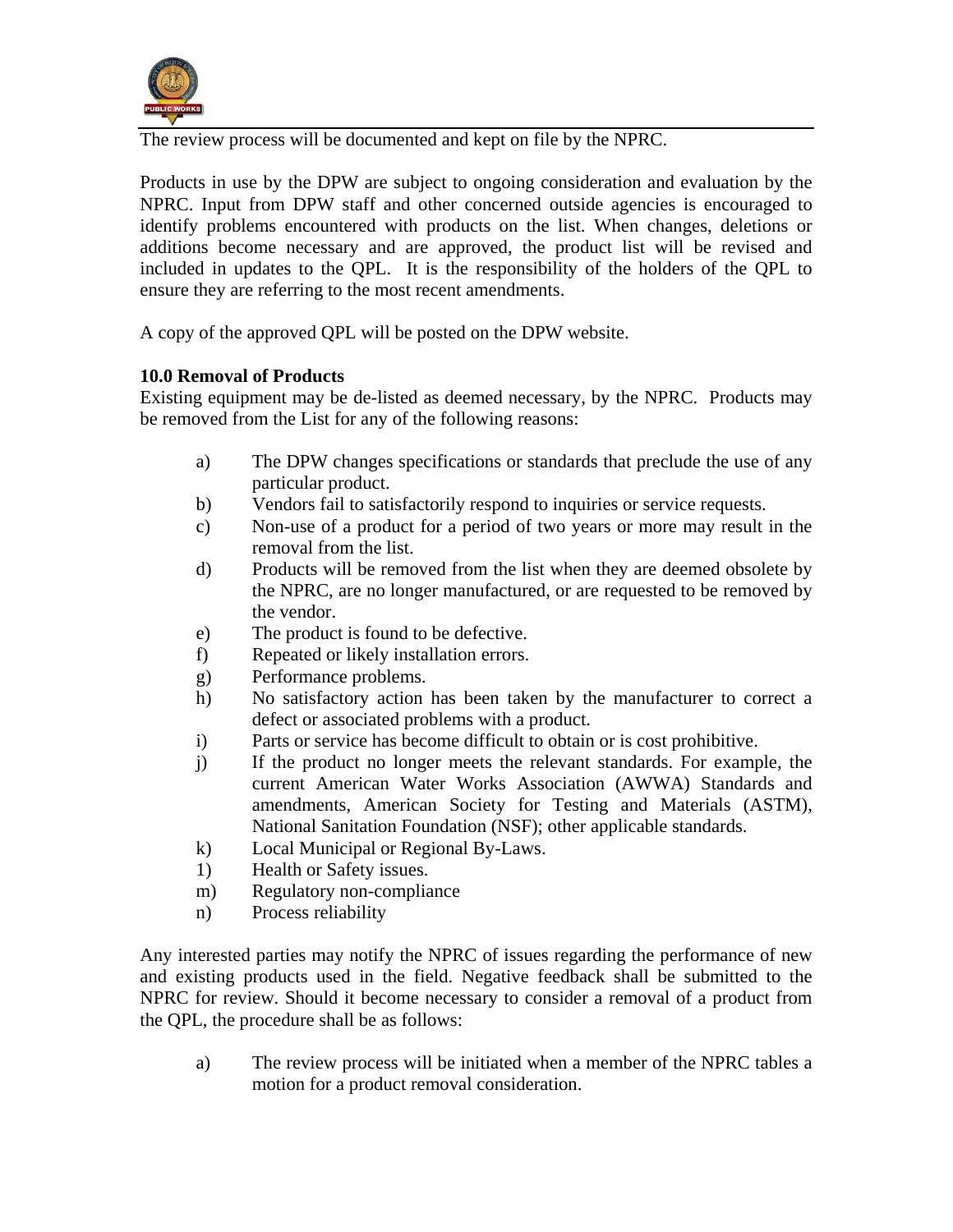

- b) The Chairperson will notify the manufacturer or the supplier that consideration is being given to remove the product from the QPL. The product manufacturer and/or its supplier representative will be given an opportunity to appear before the Committee.
- c) Upon the completion of the Committee's review, the Chairperson will remove the product (if so decided) from the QPL and will notify the interested parties that the use of the product will be discontinued.

If the reason is health or safety related, regulatory non-compliance or process upset; removal from the QPL may be issued prior to notifying a representative of the manufacturer. A notification will also be circulated to the users of the QPL.

## **11.0 Moratorium**

Products or Equipment that are **not approved** may be reconsidered, if the applicant can supply additional information that may influence the stated basis for the NPRC's decision. However, the NPRC reserves the right to not approve any product or equipment deemed to be incompatible with our current methods and materials and to limit the number of approved manufacturers or models of any particular types of products. Ultimately the best interests of DPW will be paramount in its decision.

The applicant, or any other person, must wait for one (1) year from the date of rejection before reapplication. The one-year waiting period is to ensure that the manufacturer adequately reviews and assesses their product prior to re-submission.

If the product is removed from the QPL, the manufacturer and supplier must wait for two (2) years from the date of removal before re-submission. The application for resubmission must include a written statement outlining improvements/changes made to the product and/or its supply.

#### **12.0 Construction Specifications**

Once a product has been granted approval by the NPRC, the product may be named in Construction Specifications. In case of any inconsistency, conflict, or differences by design decisions between the products named in the QPL and the Construction Specifications, the Construction Specifications shall govern.

Inclusion of a product into the QPL does not constitute mandatory use of the product.

The DPW Standard Specifications and the QPL are living documents and will be updated as required.